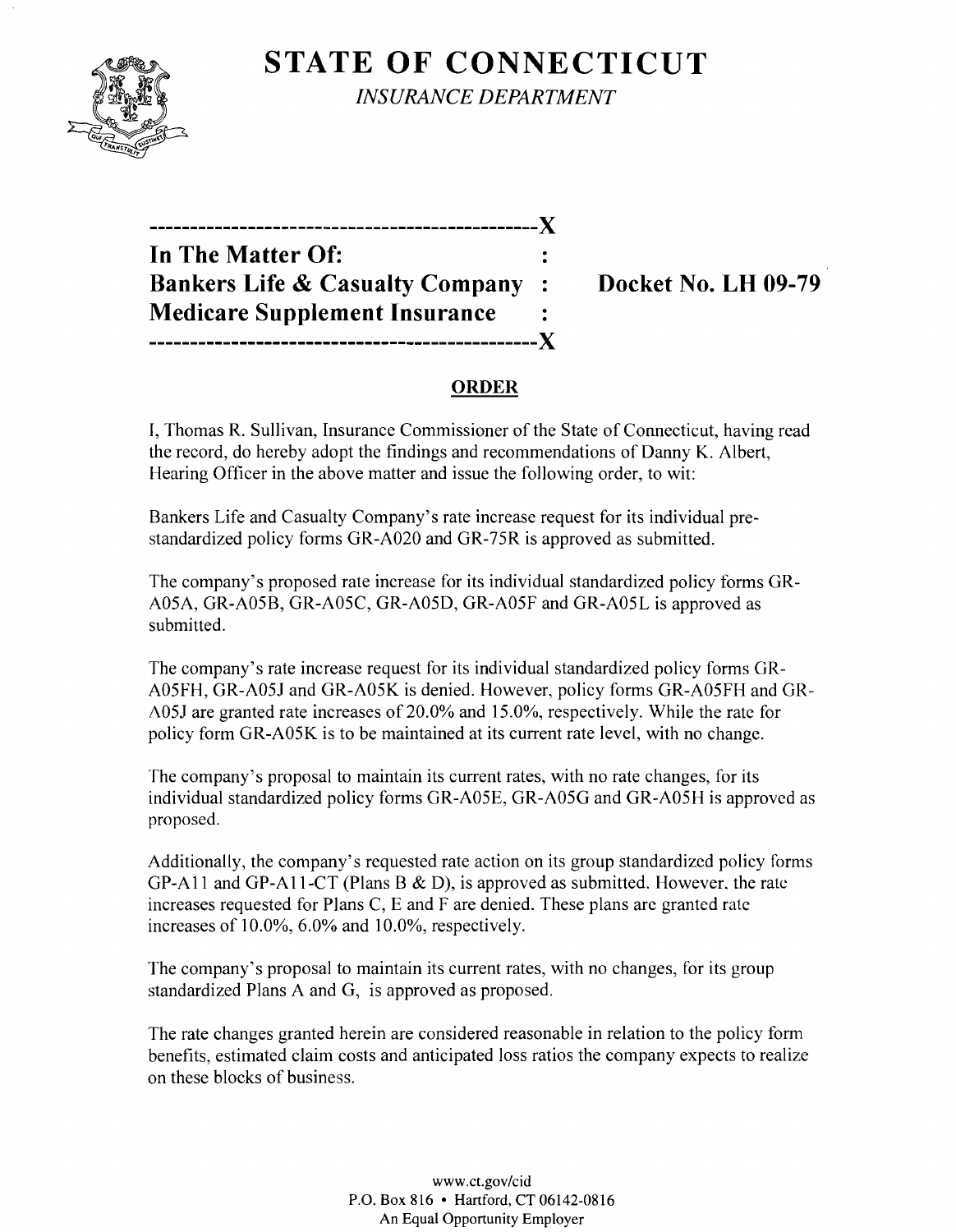Bankers Life and Casualty Company is directed to file revised rate schedules with the Insurance Department by Friday, October 30, 2009, reflective of the rates approved in this Order.

Dated at Hartford, Connecticut, this 19th day of October, 2009.

Thomas R. Sullivan Insurance Commissioner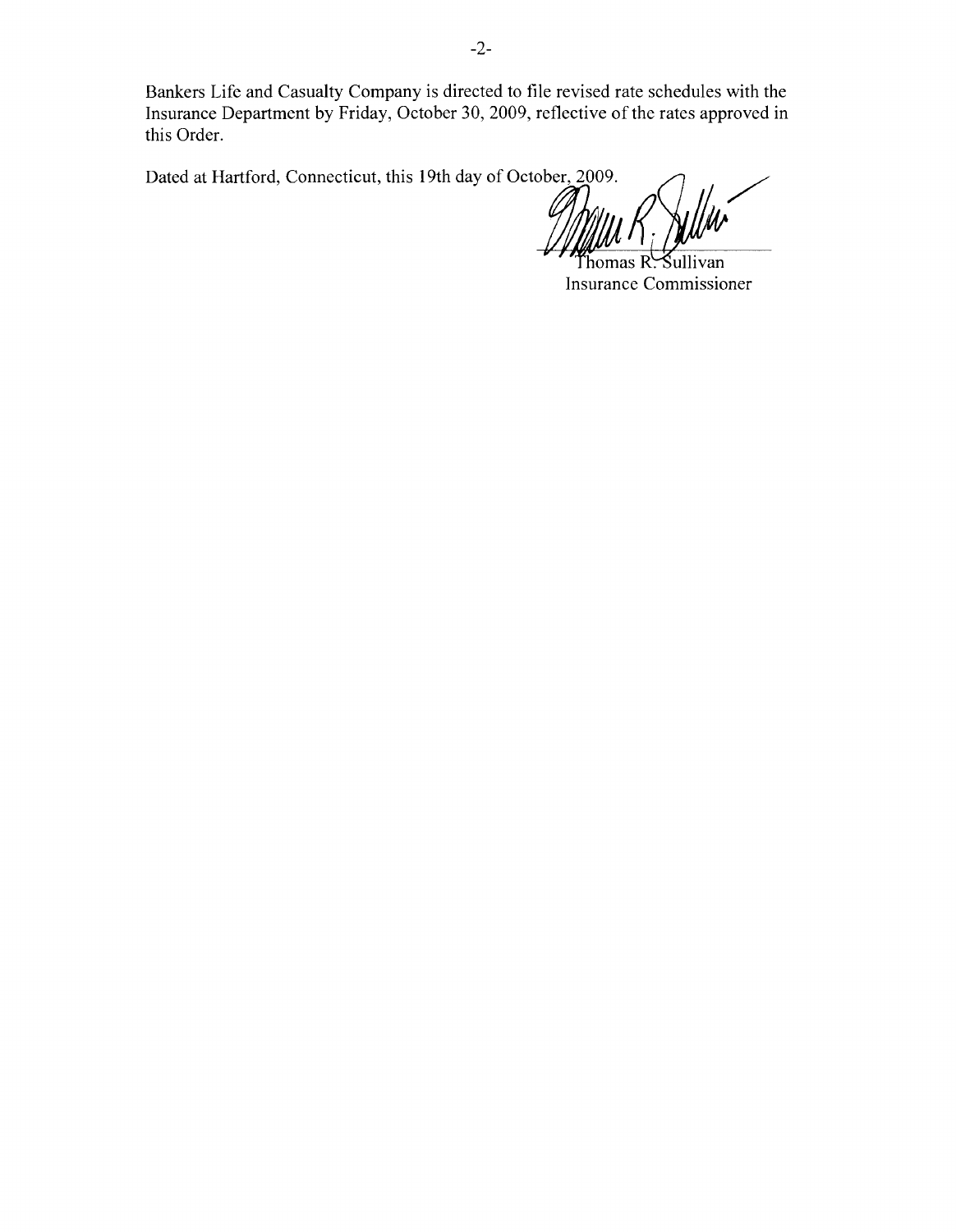# **STATE OF CONNECTICUT**



*INSURANCE DEPARTMENT* 

'> **-----------------------------------------------X** 

**In The Matter Of: Bankers Life & Casualty Company : Docket No. LH 09-79 Medicare Supplement Insurance -----------------------------------------------X** 

## **PROPOSED FINAL DECISION**

## 1. **INTRODUCTION**

The Insurance Commissioner of the State of Connecticut is empowered to review rates charged for individual and group Medicare supplement policies sold to any resident of this State who is eligible for Medicare. The source for this regulatory authority is contained in Chapter 700c and Section 38a-495a of the Connecticut General Statutes.

After due notice a hearing was held at the Insurance Department in Hartford on October 7,2009 to consider whether or not the rate increase requested by Bankers Life and Casualty Company on its individual pre-standardized and standardized Medicare supplement business should be approved.

No members from the general public attended the hearing.

One representative from Bankers Life and Casualty Company participated in the hearing.

The hearing was conducted in accordance with the requirements of Section 38a-474, Connecticut General Statutes, the Uniform Administrative Procedures Act, Chapter 54 of the Connecticut General Statutes, and the Insurance Department Rules of Practice, Section 38a-8-1 et seq. of the Regulations of Connecticut State Agencies.

A Medicare supplement (or Medigap) policy is a private health insurance policy sold on an individual or group basis which provides benefits that are additional to the benefits provided by Medicare. For many years Medicare supplement policies have been highly regulated under both state and federal law to protect the interests of persons eligible for Medicare who depend on these policies to provide additional coverage for the costs of health care.

Effective December 1, 2005, Connecticut amended its program of standardized Medicare supplement policies in accordance with Section 38a-495a of the Connecticut General Statutes, and Sections 38a-495a-1 through 38a-495a-21 of the Regulations of Connecticut Agencies. This program, which conforms to federal requirements, provides that all insurers offering Medicare supplement policies for sale in the state must offer the basic "core" package of benefits known as Plan A. Insurers may also offer anyone or more of eleven other plans (Plans B through L).

> www.ct.gov/cid P.O. Box 816 • Hartford, CT 06142-0816 An Equal Opportunity Employer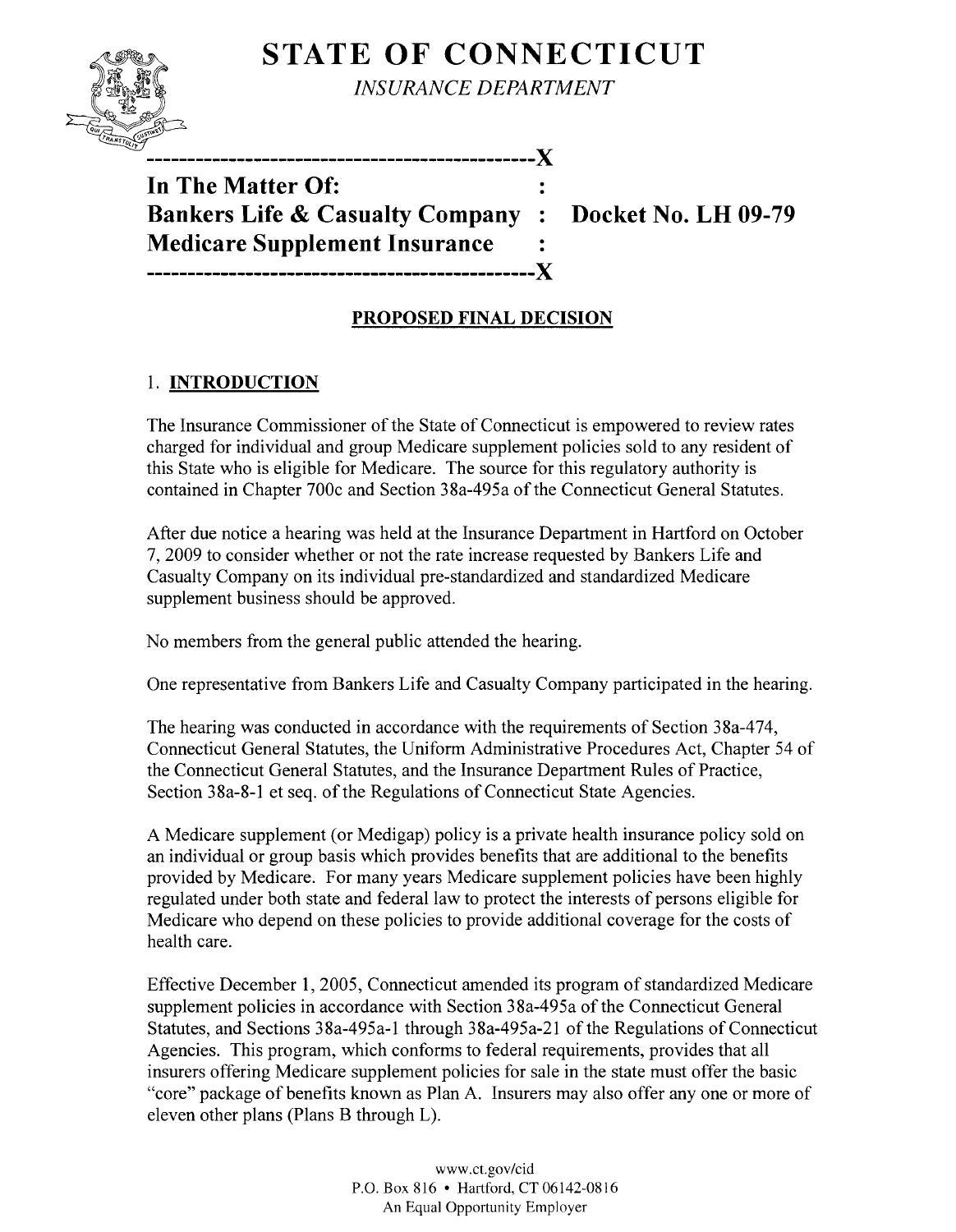Effective January 1,2006, in accordance with Section 38a-495c of the Connecticut General Statutes (as amended by Public Act 05-20) premiums for all Medicare supplement policies in the state must use community rating. Rates for Plans A through L must be computed without regard to age, gender, previous claims history or the medical condition of any person covered by a Medicare supplement policy or certificate.

The statute provides that coverage under Plan A through L may not be denied on the basis of age, gender, previous claims history or the medical condition of any covered person. Insurers may exclude benefits for losses incurred within six months from the effective date of coverage based on a pre-existing condition.

Effective October 1, 1998, carriers that offer Plan B or Plan C must make these plans as well as Plan A, available to all persons eligible for Medicare by reason of disability.

Insurers must also make the necessary arrangements to receive notice of all claims paid by Medicare for their insureds so that supplemental benefits can be computed and paid without requiring insureds to file claim forms for such benefits. This process of direct notice and automatic claims payment is commonly referred to as "piggybacking" or "crossover".

Sections 38a-495 and 38a-522 of the Connecticut General Statutes, and Section 38a-495a-10 ofthe Regulations of Connecticut Agencies, state that individual and group Medicare supplement policies must have anticipated loss ratios of 65% and 75%, respectively. Under Sections 38a-495-7 and 38a-495a-10 of the Regulations of Connecticut Agencies, filings for rate increases must demonstrate that actual and expected losses in relation to premiums meet these standards, and anticipated loss ratios for the entire future period for which the requested premiums are calculated to provide coverage must be expected to equal or exceed the appropriate loss ratio standard.

Section 38a-473 of the Connecticut General Statutes provides that no insurer may incorporate in its rates for Medicare supplement policies factors for expenses that exceed 150% of the average expense ratio for that insurer's entire written premium for all lines of health insurance for the previous calendar year.

### II. **FINDING OF FACT**

After reviewing the exhibits entered into the record of this proceeding, the testimony of the witnesses, and utilizing the experience, technical competence and specialized knowledge of the Insurance Department, the undersigned makes the following findings of fact:

1. Bankers Life and Casualty submitted rate increase proposals for the following Medicare supplement policy forms:

> Individual Standardized Policy Forms GR-A05A through GR-A05L Group Standardized Policy Forms GP-A11 and GP-A11-CT Individual Pre-Standardized Policy Forms GR-75R and GR-A020

2. The proposed rates for the individual policy forms are expected to satisfy the Connecticut regulatory loss ratio requirement of 65%, while the group policy forms are expected to satisfy the Connecticut regulatory requirement of 75%.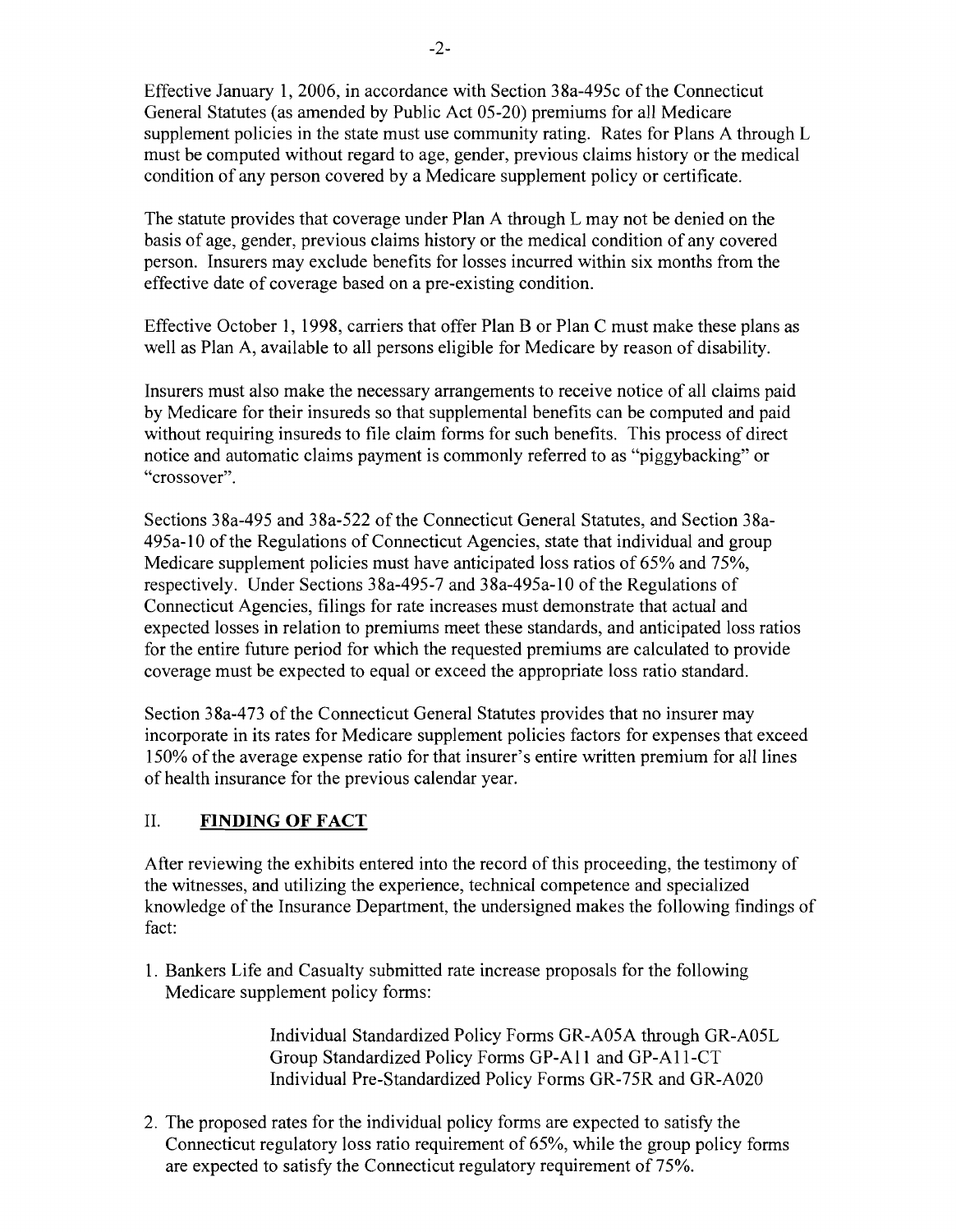- 3. The proposed rates are intended to be effective through year-end 2010.
- 4. Bankers certified that their expense factors are in compliance with Section 38a-473, C.G.S..
- 5. The company is complying with subsection (e) of section 38a-495c, C.G.S., relative to the automatic claim-processing requirement (crossover/piggybacking).

#### Individual Pre-standardized Form GR-75R & GR-A020

- 1. Bankers Life and Casualty has requested a 4.0% rate increase for these forms.
- 2. The last rate increase approved for these forms was  $13.5\%$ , effective  $1/1/09$ .
- 3. For policy form GR-A020 there were 4,705 policies nationwide and 271 policies in Connecticut as of 6/30/09, and for policy form GR-75R there were 10,305 policies nationwide and 146 policies in Connecticut as of 6/30/09.
- 4. Combined loss ratio experience for policy forms GR-75R and GR-A020 in Connecticut for 2008, 2009 (through June) and inception-to-date are 79.4%, 75.9% and 71.0%, respectively. Combined nationwide experience for 2008,2009 (through June) and inception-to-date are 68.8%, 72.3% and 62.1 % respectively.
- 5. Bankers' is using trend of 4.0% for future claim projections.

#### Individual Standardized Forms GR-A05A through GR-A05L

1. Bankers Life and Casualty has requested the following rate increases for these forms:

| Plan           | Rate Increase |
|----------------|---------------|
| A              | 7.5%          |
| B              | 7.0%          |
| $\overline{C}$ | 5.0%          |
| D              | 11.0%         |
| F              | 10.5%         |
| High F         | 30.0%         |
|                | 20.0%         |
| K              | 5.0%          |
| L              | 4.5%          |
|                |               |

Bankers' is also requesting no rate increase for Plans E, G and H.

- 2. The last rate increase approved for these forms ranged from 6.5% to 15.0%, effective 1/1/09.
- 3. The following are in-force counts on a nationwide basis as well as Connecticut specific as of  $6/30/09$  by plan: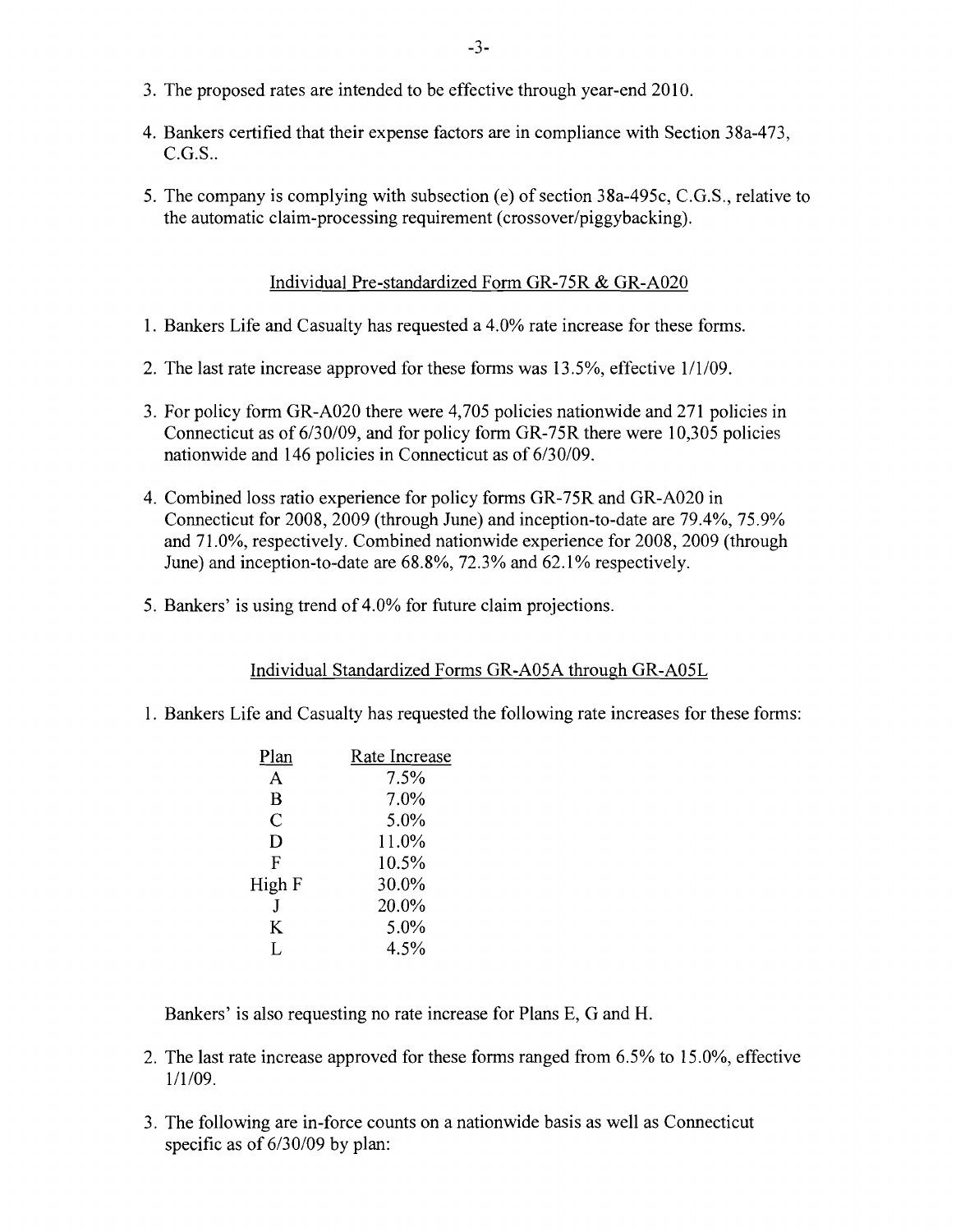| <u>Plan</u>   | Connecticut | Nationwide     |
|---------------|-------------|----------------|
| A             |             | 114            |
| $\bf{B}$      | 13          | 436            |
| $\mathcal{C}$ | 29          | 4,563          |
| D             | 26          | 2,282          |
| E             | 355         | 4,876          |
| F             | 59          | 7,925          |
| FH            | 1,938       | 2,944          |
| G             | 76          | 762            |
| H             |             | $\overline{2}$ |
| J             | 348         | 20,267         |
| K             |             | 119            |
| L             | 33          | 283            |
| Total         | 2,886       | 44,573         |

4. The 2007, 2008, 2009 (through June) and inception-to-date loss ratios on a nationwide basis, by plan, are as follows:

| Plan  | 2007  | 2008  | 2009  | Inception |
|-------|-------|-------|-------|-----------|
| A     | 60.0% | 52.6% | 54.7% | 80.2%     |
| Β     | 82.2% | 69.1% | 65.8% | 72.1%     |
| C     | 62.5% | 62.8% | 65.5% | 72.7%     |
| D     | 69.3% | 73.5% | 73.5% | 72.6%     |
| E     | 67.9% | 72.2% | 68.9% | 71.7%     |
| F     | 64.8% | 65.9% | 67.5% | 65.2%     |
| FH    | 69.9% | 73.6% | 60.6% | 50.9%     |
| G     | 59.6% | 59.3% | 58.4% | 68.6%     |
| H     | 48.5% | 30.1% | 7.9%  | 100.1%    |
| J     | 72.8% | 73.1% | 77.3% | 73.5%     |
| K     | 56.0% | 63.6% | 42.5% | 53.3%     |
|       | 65.8% | 63.3% | 73.8% | 65.6%     |
| Total | 66.6% | 68.6% | 70.9% | 70.2%     |

5. The 2007, 2008, 2009 (through June) and inception-to-date loss ratios for Connecticut, by plan, are as follows:

| Plan  | 2007   | 2008   | 2009   | Inception |
|-------|--------|--------|--------|-----------|
| A     | 166.3% | 156.0% | 137.1% | 259.3%    |
| B     | 195.3% | 148.1% | 93.8%  | 151.0%    |
| C     | 115.7% | 106.5% | 104.4% | 78.8%     |
| D     | 40.5%  | 53.5%  | 62.5%  | 69.3%     |
| E     | 72.6%  | 60.7%  | 63.9%  | 81.9%     |
| F     | 53.5%  | 56.4%  | 64.3%  | 69.8%     |
| FH    | 83.2%  | 101.6% | 79.2%  | 72.2%     |
| G     | 54.9%  | 58.4%  | 46.5%  | 73.9%     |
| H     | 8.8%   | 10.9%  | 2.4%   | 67.2%     |
| J     | 103.6% | 92.0%  | 86.0%  | 96.5%     |
| K     | 31.8%  | 108.4% | 75.4%  | 47.9%     |
|       | 46.0%  | 63.8%  | 61.2%  | 53.8%     |
| Total | 77.4%  | 76.9%  | 73.1%  | 80.1%     |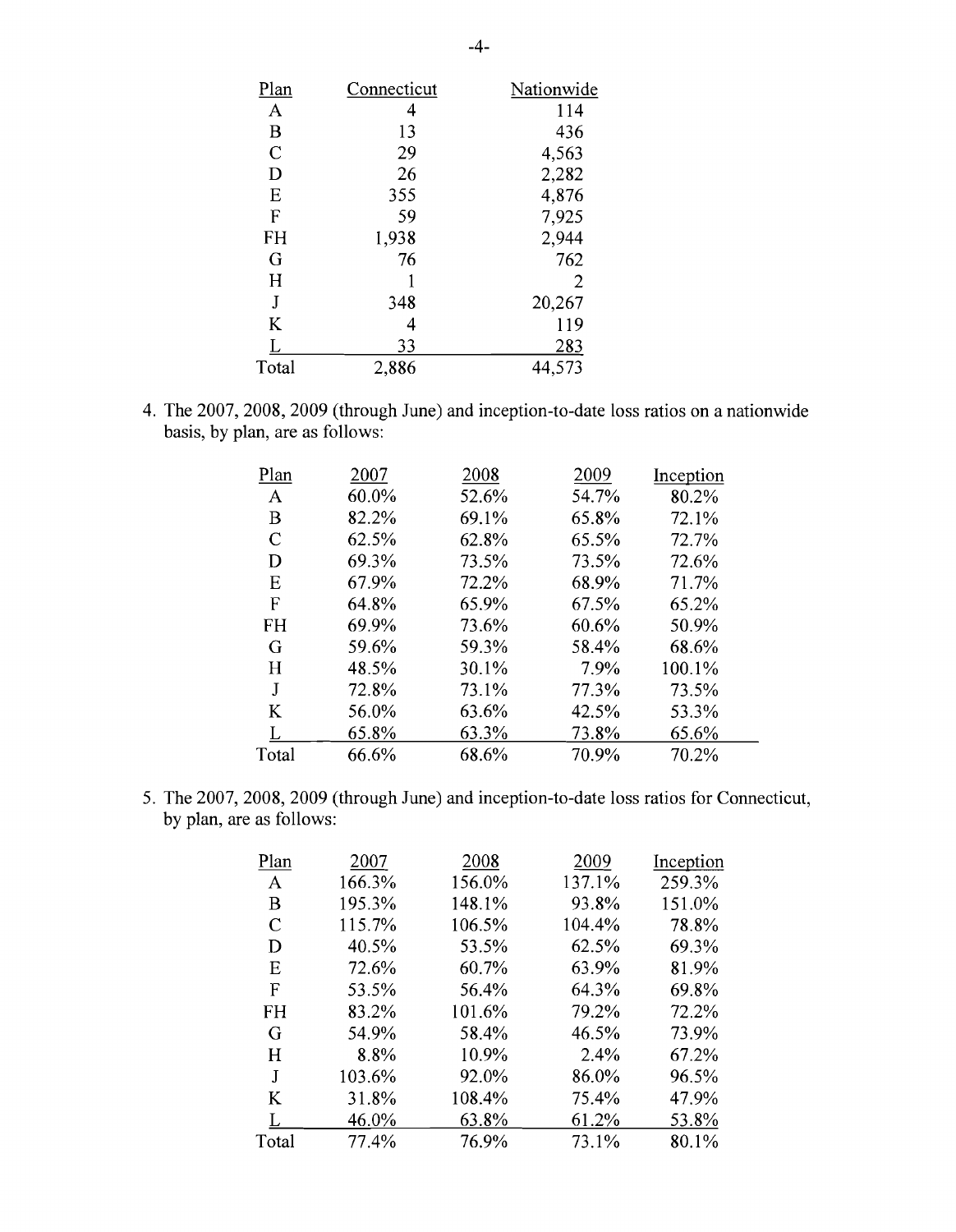- 6. These forms are marketed through Bankers Life  $&$  Casualty's licensed agents and brokers.
- 7. Plan A, B, and C are made available to disabled Medicare beneficiaries.
- 8. Bankers Life and Casualty's 2009 Medicare supplement rate filing proposal is in compliance with the requirements of regulation 38a-474 as it applies to the contents of the rate submission as well as the actuarial memorandum.

Group Standardized Forms GP-A11 and GP-A11-CT

1. Bankers Life and Casualty has requested the following rate increases for these forms:

| Plan         | Rate Increase |
|--------------|---------------|
| B            | 7.5%          |
| C            | 15.0%         |
| D            | 6.0%          |
| E            | 15.0%         |
| $\mathbf{F}$ | 15.0%         |

Bankers' is also requesting no rate increase for Plans A and G.

- 2. The last rate increase approved for these forms ranged from 4.5% to 15.0%, effective 1/1/09.
- 3. The following are in-force counts on a nationwide basis as well as Connecticut specific as of 6/30/09 by plan:

| Connecticut | Nationwide |
|-------------|------------|
|             | 219        |
| 9           | 435        |
|             | 6,937      |
| 111         | 2,595      |
| 174         | 1,660      |
| 34          | 7,030      |
| 27          | 3,114      |
| 357         | 21,990     |
|             |            |

4. The 2007, 2008, 2009 (through June) and inception-to-date loss ratios for Connecticut, by plan, are as follows:

| Plan  | 2007   | 2008   | 2009   | Inception |
|-------|--------|--------|--------|-----------|
| A     | 185.2% | 72.8%  | 140.0% | 68.9%     |
| B     | 104.9% | 169.1% | 56.2%  | 149.2%    |
| C     | 33.0%  | 64.6%  | 48.5%  | 96.4%     |
| D     | 66.8%  | 66.9%  | 75.2%  | 86.2%     |
| E     | 74.4%  | 93.3%  | 68.0%  | 79.9%     |
| G     | 69.2%  | 48.9%  | 55.7%  | 75.8%     |
| Total | 73.9%  | 79.7%  | 71.3%  | 83.1%     |

5. The 2007, 2008, 2009 (through June) and inception-to-date loss ratios on a nationwide basis, by plan, are as follows: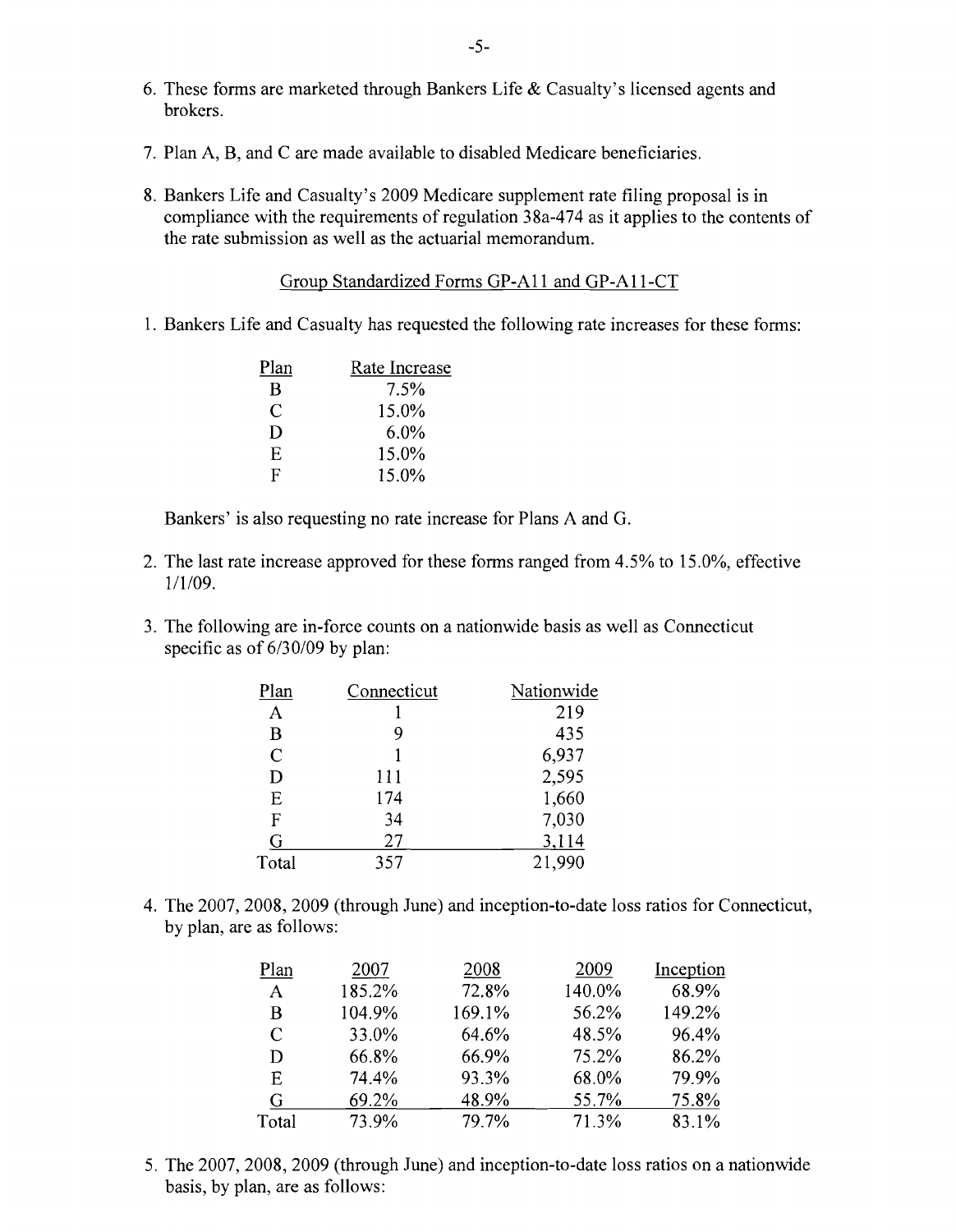| Plan         | 2007  | 2008  | 2009  | Inception |
|--------------|-------|-------|-------|-----------|
| $\mathbf{A}$ | 71.3% | 68.6% | 77.7% | 68.2%     |
| B            | 76.3% | 71.5% | 85.1% | 72.6%     |
| C            | 78.0% | 80.0% | 94.9% | 76.0%     |
| D            | 73.6% | 73.9% | 75.3% | 72.9%     |
| Е            | 71.8% | 74.4% | 71.2% | 71.8%     |
| F            | 74.2% | 78.6% | 86.6% | 72.5%     |
| G            | 73.4% | 76.2% | 80.6% | 71.6%     |
| Total        | 75.0% | 77.6% | 85.7% | 73.6%     |

- 6. Rate increases are requested due to claim cost trend increases and benefit cost inflation.
- 7. These forms are marketed through Bankers Life  $&$  Casualty's licensed agents and brokers.
- 8. Plans A through C are made available to disabled Medicare beneficiaries.
- 9. Bankers Life and Casualty's 2009 Medicare supplement rate filing proposal is in compliance with the requirements of regulation 38a-474 as it applies to the contents of the rate submission as well as the actuarial memorandum.

#### III. RECOMMENDATION

Recommend that the 4.0% rate change for forms GR-A020 and GR-75R be approved as submitted. The rate changes are reasonable in relationship to the benefits, estimated claim costs and the anticipated loss ratios the company expects to realize on this business.

Individual Standardized Forms GR-A05A through GR-A05I Below is a summary of proposed and recommended rate increases for these forms:

| Plan          | Proposed | Recommended |
|---------------|----------|-------------|
| A             | 7.5%     | 7.5%        |
| B             | 7.0%     | 7.0%        |
| $\mathcal{C}$ | 5.0%     | 5.0%        |
| D             | 11.0%    | 11.0%       |
| F             | 10.5%    | 10.5%       |
| High F        | 30.0%    | 20.0%       |
| J             | 20.0%    | 15.0%       |
| K             | 5.0%     | $0.0\%$     |
| Τ.            | 4.5%     | 4.5%        |
|               |          |             |

Recommend no increases for Plans E, G and H as requested.

For Plans A, B, C, D, F and L the rate changes are reasonable in relationship to the benefits, estimated claim costs and the anticipated loss ratios the company expects to realize on this business. High Deductible Plan F, J and K were reduced to reflect current experience on either a nationwide basis or Connecticut specific.